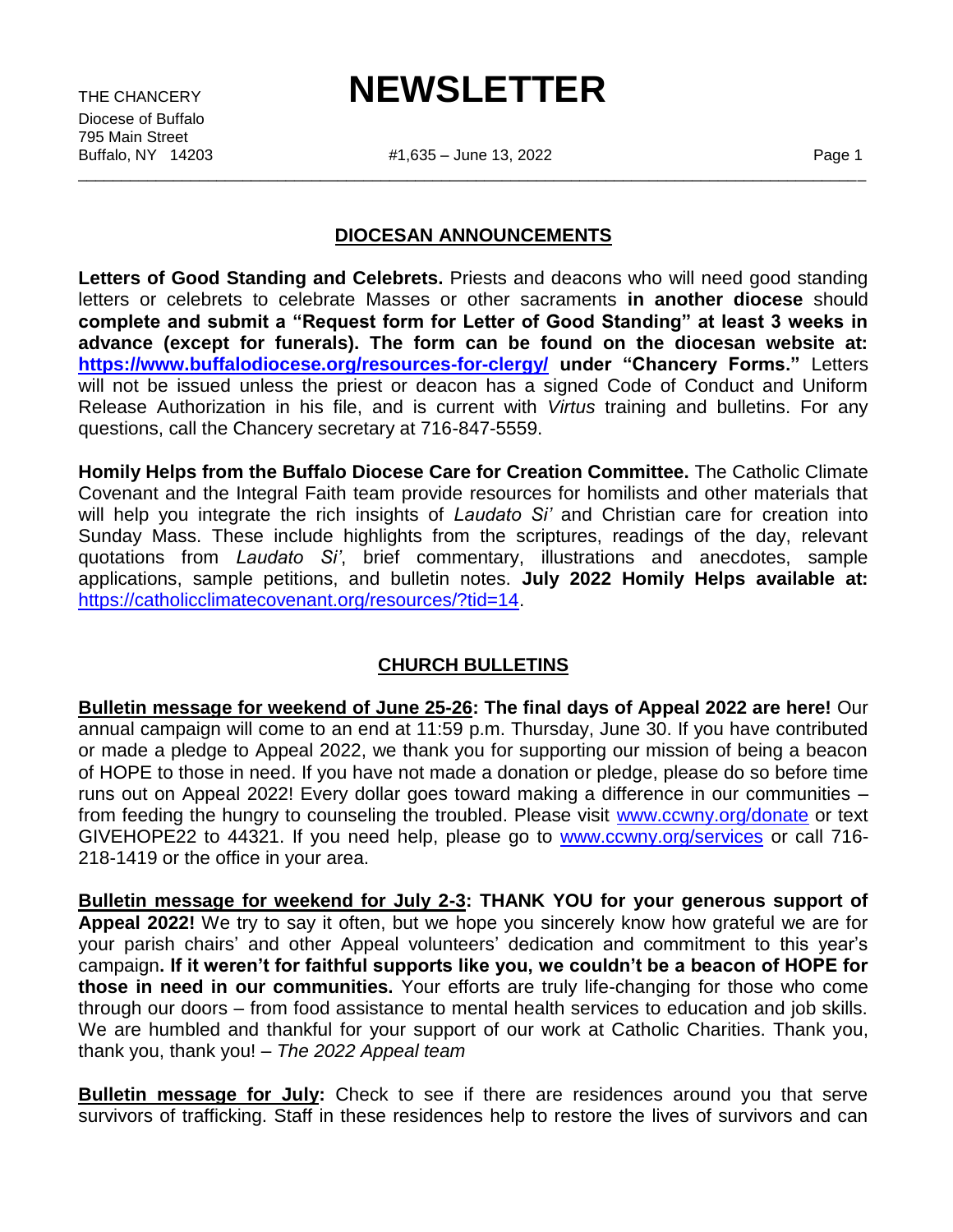use your support. **U.S. Catholic Sisters Against Human Trafficking** is a 501(c)(3) organization, 2039 N. Geyer Rd., St. Louis, MO 63131; [sistersagainsttrafficking.org.](file:///F:/2022/MAY%209%202022/sistersagainsttrafficking.org)

Verifique si hay residencias a su alrededor que sirvan a sobrevivientes de la trata. El personal de estas residencias ayuda a restaurar la vida de los supervivientes y pueden necesitar su apoyo. **U.S. Catholic Sisters Against Human Trafficking** es una organización 501(c)(3), 2039 N. Geyer Rd., St. Louis, MO 63131; [sistersagainsttrafficking.org.](file:///F:/2022/MAY%209%202022/sistersagainsttrafficking.org)

**Summer Open House: Formation, Food & Fellowship** on Wednesday, June 22 from 5:30- 8:30 pm at St. Rose of Lima Parish, 217 Winston Rd., Buffalo. Join Deacon Tim Chriswell and St. Bernard's School of Theology and Ministry's Admissions Director, Matt Brown, for an evening of fellowship, food and learning about both lay and diaconate formation opportunities, including: what lay and diaconate formation in the Diocese of Buffalo looks like; courses for the Fall 2022 semester; financial aid and scholarship opportunities; a time for getting your questions answered. Please register online at: [https://stbernards.regfox.com/dobopenhouse.](https://stbernards.regfox.com/dobopenhouse) We hope you join us!

**Drive-thru Chicken BBQ Dinner** on June 22 from 4 pm until sold out at Holy Mother of the Rosary, 6298 Broadway, Lancaster. Dinner includes: ½ chicken, salt potatoes, buttered corn, roll and butter. For further information, call 716-685-5766.

**2022 Hilbert College Boys and Girls Summer Basketball Camp Dates Announced.** Hilbert College has announced dates for its very popular Boys and Girls Summer Basketball Camps. The Boys Traditional Resident Camp (Session 1) is June 26-30. A 9 am-9 pm commuter option is available. The weeklong Boys Day Camp (Session 2) is July 11-15 from 9 am-5 pm. The Girls Resident Camp (Session 1) is July 5-9. The Girls Day Camp (Session 2) is July 18-22 from 9 am-2:50 pm. There is also a one-day Girls Elite Camp (Session 3) on Saturday, July 23. Meals are included in the cost of each camp experience. To register or to view a brochure, visit <https://www.hilbert.edu/summer-camps> and select Basketball under the Athletic Camps section. For more information on the boy's camps, contact Coach Rob deGrandpre at 716-926-8803 or [rdegranpre@hilbert.edu.](mailto:rdegranpre@hilbert.edu) For more information on the girl's camps, contact Coach Nicole Bullock at 816-926-8775 or [nbullock@hilbert.edu.](mailto:nbullock@hilbert.edu)

**Summer Driver Education** offered for all area high-school students at Cardinal O'Hara High School, 39 O'Hara Rd., Tonawanda. Summer sessions are Monday through Friday for 16 classes. Students must attend all 16 in-car and classroom sessions. Session 1 runs June 27- July 19; Session 2 runs July 20-August 10. For additional information and registration forms, call Cardinal O'Hara Business Office at 716-695-2600, ext. 309 or go to [www.cardinalohara.com.](http://www.cardinalohara.com/)

**Chicken BBQ Dinner** on July 8 from 4-7 pm at St. Leo the Great, 885 Sweet Home Rd., Amherst. Dine-in or take-out. Dinner includes: ½ chicken, salt potatoes, corn, roll and dessert. Order pre-sale online at [www.stleothegreatamherst.com](http://www.stleothegreatamherst.com/) or in-person at the parish office (no phone orders). Proceeds to benefit the church roof project. For further information, call 716- 835-8905.

**Pilgrimage to Lisbon, Portugal for World Youth Days 2023** is being planned by Fr. Jozef Dudzik, Administrator of Our Lady Help of Christians, Resurrection and St. Josaphat Parishes for July 28-August 9, 2023 and is open to all young people ages 16-50. The WYD Festival will take place in Lisbon from August 1-6 featuring Pope Francis. The additional days of the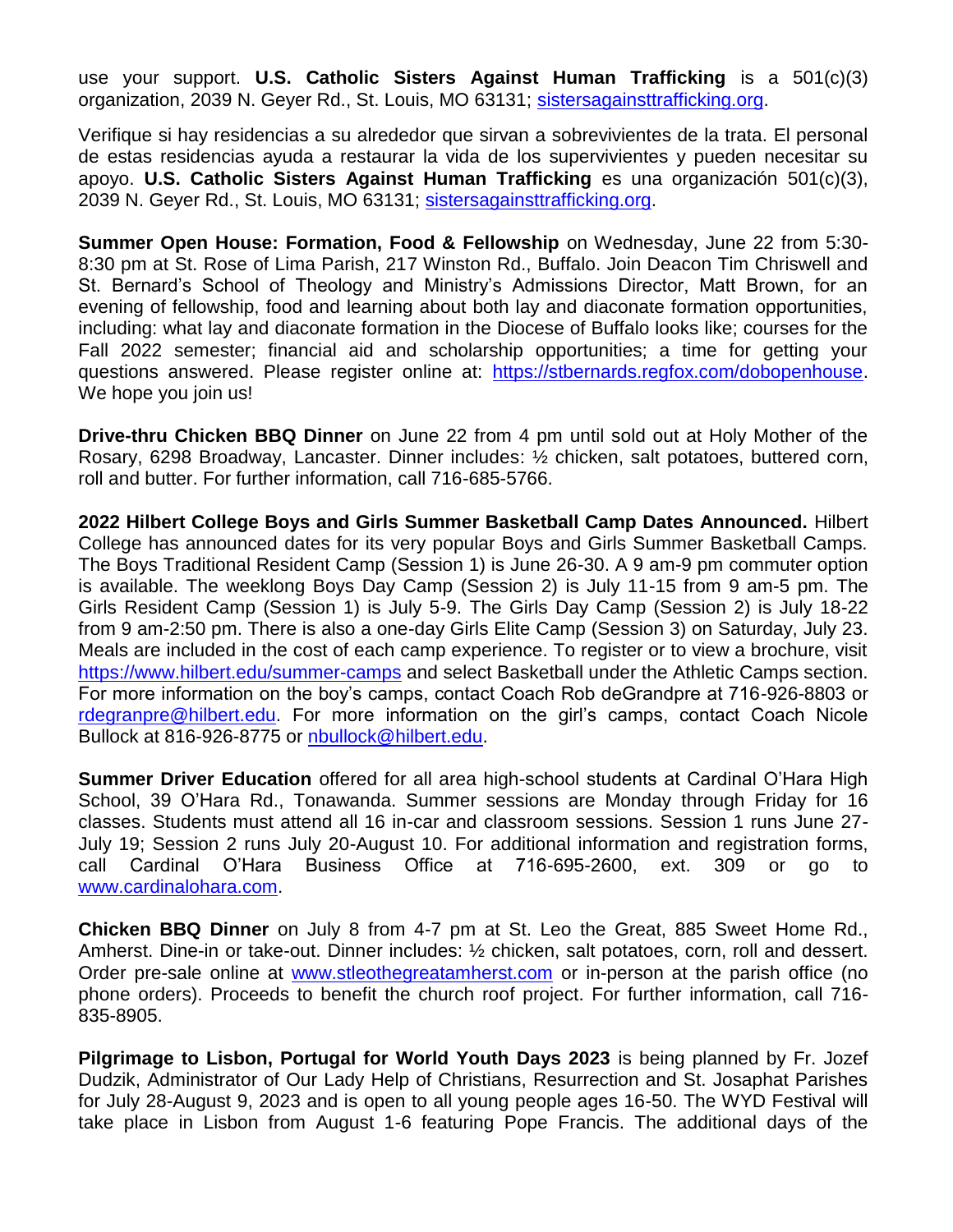pilgrimage will be spent visiting historical places in Spain and Portugal (including Fatima). An initial trip deposit is due by July 31. For more information, contact Fr. Jozef at [ksdudzik@gmail.com](mailto:ksdudzik@gmail.com) or call the parish office at 716-276-9288.

**YouCon Rise.** St. Greg's Youth & Young Adult Ministry is hosting their first teen conference this summer, open to all high school students. YouCon: Rise will take place on August 5-6 at St. Gregory the Great Parish, Williamsville with national speaker, Mark Hart. The experience will include amazing talks, powerful prayer moments, fun activities and, of course, food! Register at [www.stgregsYM.org.](http://www.stgregsym.org/) All teens must have a parish group leader or parent present as a chaperone. For any questions or information, contact Adam Jarosz at 716-688-3578 or [ajarosz@stgregs.org.](mailto:ajarosz@stgregs.org)

**Save the Date: The Feast of the Assumption of the Blessed Virgin Mary & Our Lady Help of Christians' Day of Prayer for the 175th Anniversary of the Diocese of Buffalo** on Monday, August 15 – outdoor Mass; blessing of herbs and flowers; Latin Mass; Living Rosary for Peace; Anointing of the Sick; sale of religious items; food trucks; bake sale; basket raffle; activities for kids; and more! Our Lady Help of Christians is located at 4125 Union Rd., Cheektowaga; [www.ourladyhelpofchristians.org.](http://www.ourladyhelpofchristians.org/)

**Fall Eucharistic Conference – "The Eucharist, Our Source and Summit"** on September 16 & 17 at St. Gregory the Great Parish, 200 St. Gregory Ct., Williamsville. We are very excited to bring back two outstanding national speakers, Dr. John Bergsma AND Dr. Scott Hahn, for this Fall Eucharistic Conference. The conference will begin Friday evening at 7 pm with a couple of sessions and then go deeper into the riches of our Catholic faith on Saturday, starting with 8 am Mass. You are welcome to bring your own lunch or choose from some options available that day. To view the schedule and purchase tickets, visit<https://stpaulcenter.com/buffalo2022/> or call 740-264-9535.

**Cultural Diversity Celebration 2022 – "An Enchanted Evening with the Stars"** – on Friday, October 14 at 6:30 pm at Classics V, 2425 Niagara Falls Blvd., Amherst. Ticket includes dinner, dance and cash bar. There will also be theme baskets and a 50/50 raffle. Tickets are pre-sale only; no sales at the door. For more information, contact Yoharis Montanez at 716-847-2212 or [ymontanez@buffalodiocese.org.](mailto:ymontanez@buffalodiocese.org)

### **ENCLOSURES**

1. Cultural Diversity Celebration 2022 - flyer

\* = Priests and Deacons only

**\*\***= Diocesan Priests only